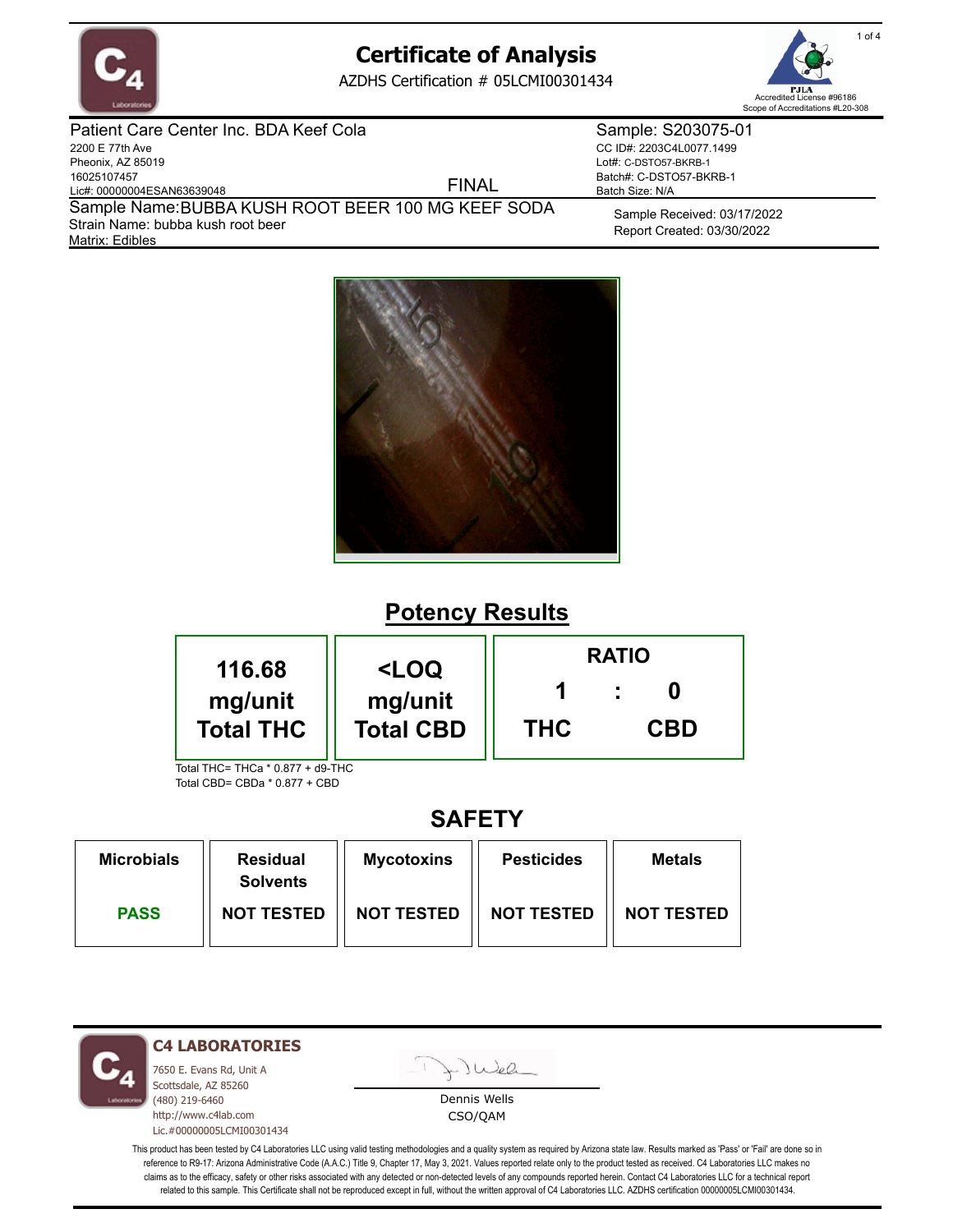

AZDHS Certification # 05LCMI00301434



Patient Care Center Inc. BDA Keef Cola 2200 E 77th Ave Pheonix, AZ 85019 16025107457 Lic#: 00000004ESAN63639048 Matrix: Edibles Sample Name: BUBBA KUSH ROOT BEER 100 MG KEEF SODA Strain Name: bubba kush root beer FINAL

Sample: S203075-01

CC ID#: 2203C4L0077.1499 Lot#: C-DSTO57-BKRB-1 Batch#: C-DSTO57-BKRB-1 Batch Size: N/A

> Sample Received: 03/17/2022 Report Created: 03/30/2022

#### **Cannabinoids by HPLC - Medical**

| Date Analyzed: 03/22/2022<br>Analyst Initials: KWT |               |                                                                                       |             |                              |   |  |
|----------------------------------------------------|---------------|---------------------------------------------------------------------------------------|-------------|------------------------------|---|--|
| Analyte                                            | luq           | <b>Mass</b>                                                                           | <b>Mass</b> | <b>Mass</b>                  | Q |  |
|                                                    | $\frac{0}{0}$ | $\%$                                                                                  | mg/g        | mg/unit                      |   |  |
| <b>THCA</b>                                        | 0.00114       | $<$ LOQ                                                                               | $<$ LOQ     | $<$ LOQ                      |   |  |
| d9-THC                                             | 0.00114       | 0.0312                                                                                | 0.31        | 116.68                       |   |  |
| d8-THC                                             | 0.00114       | $<$ LOQ                                                                               | $<$ LOQ     | $<$ LOQ                      |   |  |
| CBDA                                               | 0.00114       | $<$ LOQ                                                                               | $<$ LOQ     | $<$ LOQ                      |   |  |
| CBD                                                | 0.00114       | <loq< td=""><td><math>&lt;</math>LOQ</td><td><loq< td=""><td></td></loq<></td></loq<> | $<$ LOQ     | <loq< td=""><td></td></loq<> |   |  |
| <b>CBG</b>                                         | 0.00114       | $<$ LOQ                                                                               | $<$ LOQ     | <loq< td=""><td></td></loq<> |   |  |
| <b>CBN</b>                                         | 0.00114       | $<$ LOQ                                                                               | $<$ LOQ     | $<$ LOQ                      |   |  |
| <b>CBC</b>                                         | 0.00114       | $<$ LOQ                                                                               | $<$ LOQ     | $<$ LOQ                      |   |  |
| Total Cannabinoids0.00114                          |               | 0.0322                                                                                | 0.32        | 120.42                       |   |  |
| <b>Total THC</b>                                   | 0.00114       | 0.0312                                                                                | 0.31        | 116.68                       |   |  |
| <b>Total CBD</b>                                   | 0.00114       | $<$ LOQ                                                                               | $<$ LOQ     | $<$ LOQ                      |   |  |

Total THC= THCa \* 0.877 + d9-THC. Total CBD= CBDa \* 0.877 + CBD. LOQ = Limit of Quantitation; NR = Not Reported; ND = Not Detected.

Unless otherwise stated all quality control samples performed within

specifications established by the Laboratory.

Cannabinoids method: HPLC-DAD.

1 unit= 373.9746g

Unit Description: per 12oz bottle



#### **C4 LABORATORIES**

7650 E. Evans Rd, Unit A Scottsdale, AZ 85260 (480) 219-6460 http://www.c4lab.com Lic.#00000005LCMI00301434

Juea

Dennis Wells CSO/QAM

This product has been tested by C4 Laboratories LLC using valid testing methodologies and a quality system as required by Arizona state law. Results marked as 'Pass' or 'Fail' are done so in reference to R9-17: Arizona Administrative Code (A.A.C.) Title 9, Chapter 17, May 3, 2021. Values reported relate only to the product tested as received. C4 Laboratories LLC makes no claims as to the efficacy, safety or other risks associated with any detected or non-detected levels of any compounds reported herein. Contact C4 Laboratories LLC for a technical report related to this sample. This Certificate shall not be reproduced except in full, without the written approval of C4 Laboratories LLC. AZDHS certification 00000005LCMI00301434.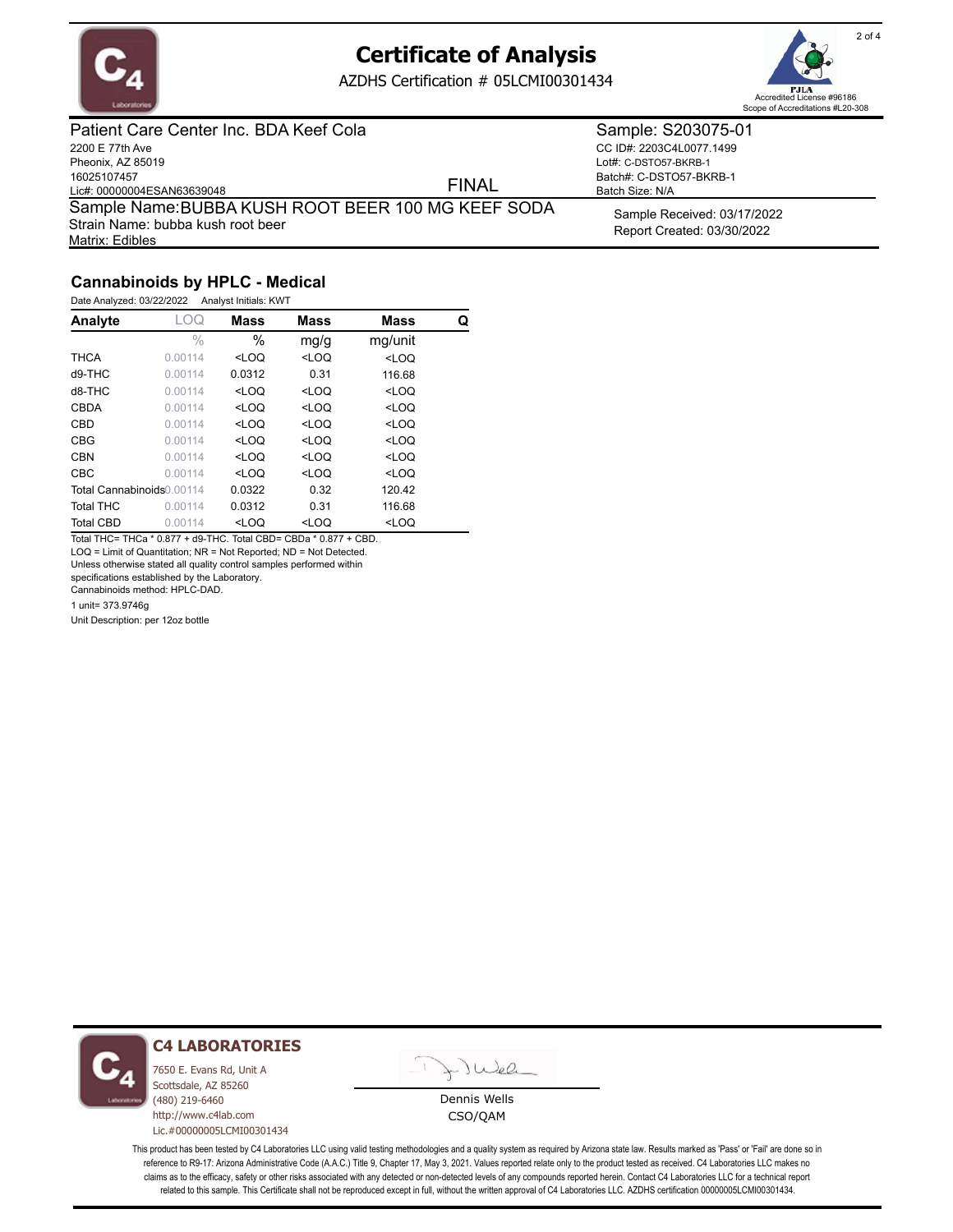

AZDHS Certification # 05LCMI00301434



Patient Care Center Inc. BDA Keef Cola

2200 E 77th Ave Pheonix, AZ 85019 16025107457 Lic#: 00000004ESAN63639048 Matrix: Edibles Sample Name: BUBBA KUSH ROOT BEER 100 MG KEEF SODA Strain Name: bubba kush root beer FINAL

#### **Microbials Pass**

#### **E. coli by 3M Petrifilm- Medical**

**Plate**

| Date Analyzed: 03/30/2022 | Analyst Initials: KAM |  |
|---------------------------|-----------------------|--|

| Analyte | LOQ   | ∟ımıt | <b>Mass</b>                               | Q | <b>Status</b> |
|---------|-------|-------|-------------------------------------------|---|---------------|
|         | cfu/g | cfu/q | cfu/q                                     |   |               |
| E. coli | 1.0   | 100   | <loq< td=""><td></td><td>Pass</td></loq<> |   | Pass          |

Notes: Aerobic plate counts and yeast and mold are provided for informational purposes only. LOQ = Limit of Quantitation; TNTC = Too Numerous to Count; NR = Not Reported; NT = Not Tested; ND = Not Detected; Unless otherwise stated all quality control samples performed within specifications established by the Laboratory. Aspergillus includes species flavus, fumigatus, niger, and terreus. E. coli by Petrifilm, Salmonella and Aspergillus by Medicinal Genomics .

#### **Salmonella by qPCR - Medical**

| qPCR                      |                       |       |                                           |   |               |
|---------------------------|-----------------------|-------|-------------------------------------------|---|---------------|
| Date Analyzed: 03/30/2022 | Analyst Initials: KAM |       |                                           |   |               |
| Analyte                   | I ( ) ( )             | imit  | <b>Mass</b>                               | Q | <b>Status</b> |
|                           | cfu/q                 | cfu/q | cfu/q                                     |   |               |
| Salmonella spp.           |                       |       | <loq< td=""><td></td><td>Pass</td></loq<> |   | Pass          |

Notes: Aerobic plate counts and yeast and mold are provided for informational purposes only. LOQ = Limit of Quantitation; TNTC = Too Numerous to Count; NR = Not Reported; NT = Not Tested; ND = Not Detected; Unless otherwise stated all quality control samples performed within specifications established by the Laboratory. Aspergillus includes species flavus, fumigatus, niger, and terreus. E. coli by Petrifilm, Salmonella and Aspergillus by Medicinal Genomics .



#### **C4 LABORATORIES**

7650 E. Evans Rd, Unit A Scottsdale, AZ 85260 (480) 219-6460 http://www.c4lab.com Lic.#00000005LCMI00301434 Juea

Dennis Wells CSO/QAM

This product has been tested by C4 Laboratories LLC using valid testing methodologies and a quality system as required by Arizona state law. Results marked as 'Pass' or 'Fail' are done so in reference to R9-17: Arizona Administrative Code (A.A.C.) Title 9, Chapter 17, May 3, 2021. Values reported relate only to the product tested as received. C4 Laboratories LLC makes no claims as to the efficacy, safety or other risks associated with any detected or non-detected levels of any compounds reported herein. Contact C4 Laboratories LLC for a technical report related to this sample. This Certificate shall not be reproduced except in full, without the written approval of C4 Laboratories LLC. AZDHS certification 00000005LCMI00301434.

Sample Received: 03/17/2022 Report Created: 03/30/2022

Sample: S203075-01 CC ID#: 2203C4L0077.1499 Lot#: C-DSTO57-BKRB-1 Batch#: C-DSTO57-BKRB-1

Batch Size: N/A

3 of 4